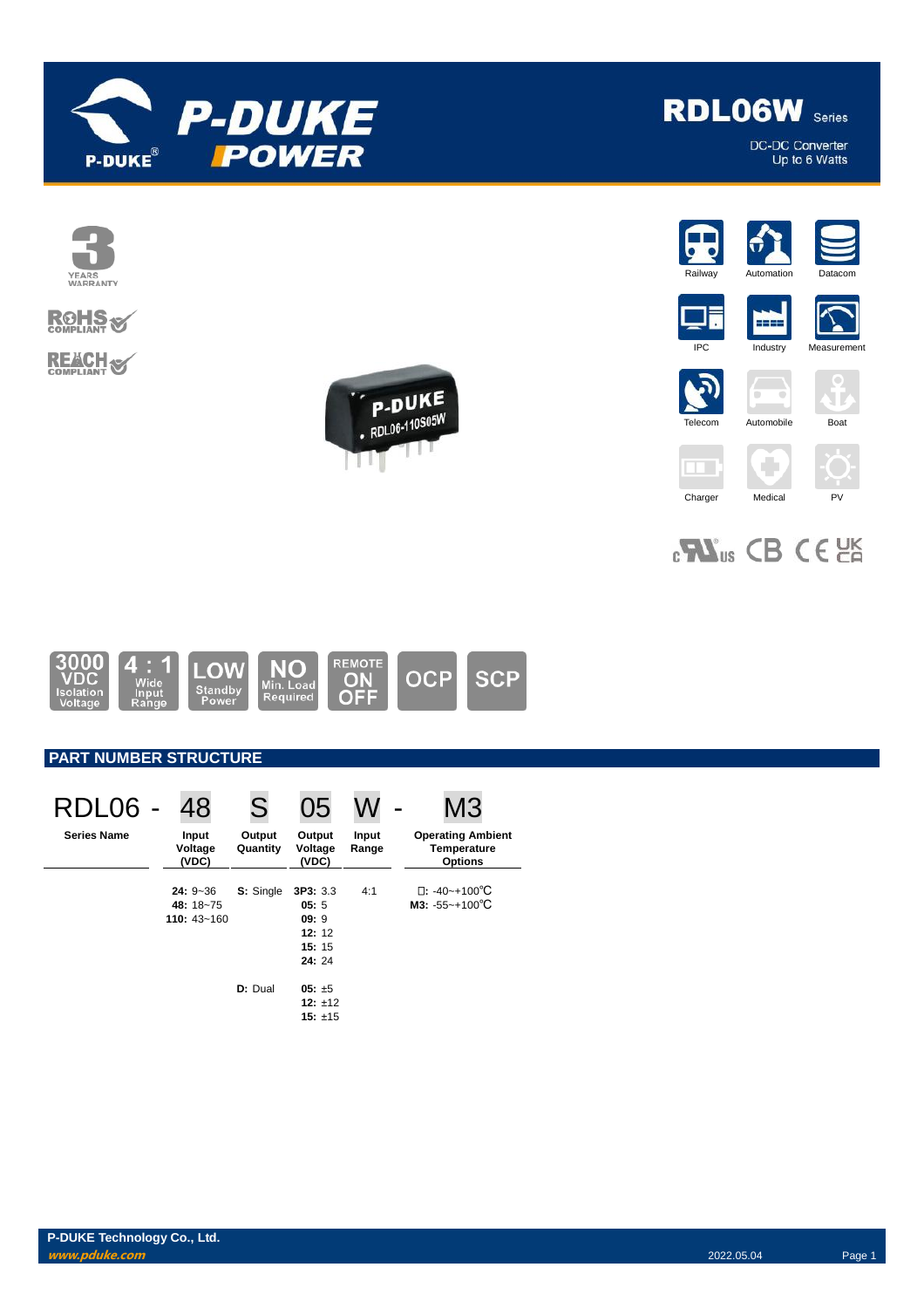



#### **TECHNICAL SPECIFICATION** All specifications are typical at nominal input, full load and 25℃ unless otherwise noted

| Model<br><b>Number</b> | Input Range | <b>Output Voltage</b> | <b>Output Current</b><br>@ Full Load | <b>Input Current</b><br>@ No Load | Efficiency | Maximum<br><b>Capacitor Load</b> |
|------------------------|-------------|-----------------------|--------------------------------------|-----------------------------------|------------|----------------------------------|
|                        | <b>VDC</b>  | <b>VDC</b>            | mA                                   | mA                                | %          | $\mu$ F                          |
| RDL06-24S3P3W          | $9 - 36$    | 3.3                   | 1500                                 | $\overline{4}$                    | 81         | 2200                             |
| RDL06-24S05W           | $9 - 36$    | 5                     | 1200                                 | 4                                 | 84         | 1100                             |
| RDL06-24S09W           | $9 - 36$    | 9                     | 666                                  | $\overline{4}$                    | 86         | 680                              |
| RDL06-24S12W           | $9 - 36$    | 12                    | 500                                  | 4                                 | 87         | 470                              |
| RDL06-24S15W           | $9 - 36$    | 15                    | 400                                  | 4                                 | 88         | 470                              |
| RDL06-24S24W           | $9 - 36$    | 24                    | 250                                  | 4                                 | 87         | 180                              |
| RDL06-24D05W           | $9 - 36$    | ±5                    | ±600                                 | 6                                 | 84         | ±680                             |
| RDL06-24D12W           | $9 - 36$    | ±12                   | ±250                                 | 6                                 | 87         | ±330                             |
| RDL06-24D15W           | $9 - 36$    | ±15                   | ±200                                 | 8                                 | 87         | ±180                             |
| RDL06-48S3P3W          | $18 - 75$   | 3.3                   | 1500                                 | $\overline{4}$                    | 81         | 2200                             |
| RDL06-48S05W           | $18 - 75$   | 5                     | 1200                                 | 4                                 | 84         | 1100                             |
| RDL06-48S09W           | $18 - 75$   | 9                     | 666                                  | $\overline{4}$                    | 85         | 680                              |
| RDL06-48S12W           | $18 - 75$   | 12                    | 500                                  | $\overline{4}$                    | 87         | 470                              |
| RDL06-48S15W           | $18 - 75$   | 15                    | 400                                  | $\overline{4}$                    | 87         | 470                              |
| RDL06-48S24W           | $18 - 75$   | 24                    | 250                                  | 4                                 | 87         | 180                              |
| RDL06-48D05W           | $18 - 75$   | ±5                    | ±600                                 | 6                                 | 84         | ±680                             |
| RDL06-48D12W           | $18 - 75$   | ±12                   | ±250                                 | 6                                 | 87         | ±330                             |
| RDL06-48D15W           | $18 - 75$   | ±15                   | ±200                                 | 8                                 | 87         | ±180                             |
| RDL06-110S3P3W         | $43 - 160$  | 3.3                   | 1500                                 | 2                                 | 80         | 2200                             |
| RDL06-110S05W          | $43 - 160$  | 5                     | 1200                                 | $\overline{2}$                    | 83         | 1100                             |
| RDL06-110S09W          | $43 - 160$  | 9                     | 666                                  | 2                                 | 85         | 680                              |
| RDL06-110S12W          | $43 - 160$  | 12                    | 500                                  | $\overline{2}$                    | 86         | 470                              |
| RDL06-110S15W          | $43 - 160$  | 15                    | 400                                  | $\overline{2}$                    | 86         | 470                              |
| RDL06-110S24W          | $43 - 160$  | 24                    | 250                                  | $\overline{2}$                    | 86         | 180                              |
| RDL06-110D05W          | $43 - 160$  | ±5                    | ±600                                 | $\overline{2}$                    | 83         | ±680                             |
| RDL06-110D12W          | $43 - 160$  | ±12                   | ±250                                 | $\overline{2}$                    | 86         | ±330                             |
| RDL06-110D15W          | $43 - 160$  | ±15                   | ±200                                 | $\overline{2}$                    | 86         | ±180                             |

| <b>INPUT SPECIFICATIONS</b>   |                         |                           |                          |      |             |            |
|-------------------------------|-------------------------|---------------------------|--------------------------|------|-------------|------------|
| <b>Parameter</b>              |                         | <b>Conditions</b>         | Min.                     | Typ. | Max.        | Unit       |
| Operating input voltage range | 24Vin(nom)              |                           | 9                        | 24   | 36          |            |
|                               |                         | 48Vin(nom)                | 18                       | 48   | 75          | <b>VDC</b> |
|                               |                         | 110Vin(nom)               | 43                       | 110  | 160         |            |
| Start up time                 | Constant resistive load | Power up                  |                          | 50   | 75          |            |
|                               |                         | Remote ON/OFF             |                          | 50   | 75          | ms         |
| Input surge voltage           | second, max.            | 24Vin(nom)                |                          |      | 50          |            |
|                               |                         | 48Vin(nom)                |                          |      | 100         | <b>VDC</b> |
|                               |                         | 110Vin(nom)               |                          |      | 185         |            |
| Input filter                  |                         |                           | Capacitor type           |      |             |            |
| Remote ON/OFF                 | Referred to -Vin pin    | DC-DC ON                  | Open or $0 \sim 0.5$ VDC |      |             |            |
|                               |                         | DC-DC OFF                 |                          |      | $3 - 12VDC$ |            |
|                               |                         | Input current of Ctrl pin | 2                        |      | 4           | mA         |
|                               |                         | Remote off input current  |                          | 2.5  |             | mA         |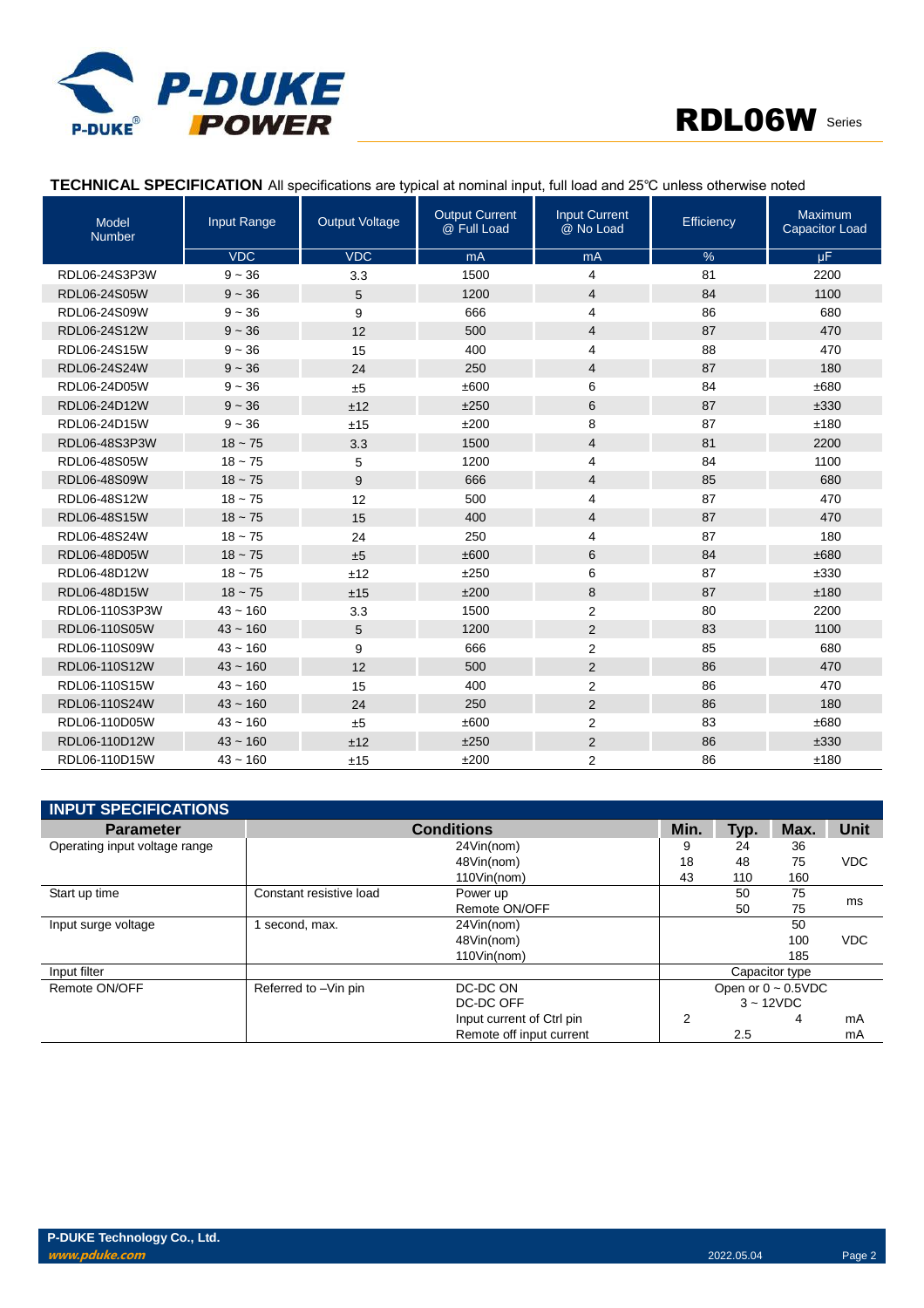

| <b>OUTPUT SPECIFICATIONS</b>     |                                                        |        |         |      |                                 |                  |
|----------------------------------|--------------------------------------------------------|--------|---------|------|---------------------------------|------------------|
| <b>Parameter</b>                 | <b>Conditions</b>                                      |        | Min.    | Typ. | Max.                            | <b>Unit</b>      |
| Voltage accuracy                 |                                                        |        | $-1.0$  |      | $+1.0$                          | %                |
| Line regulation                  | Low Line to High Line at Full Load                     |        | $-0.2$  |      | $+0.2$                          | %                |
| Load regulation                  | No Load to Full Load                                   | Single | $-0.5$  |      | $+0.5$                          | %                |
|                                  |                                                        | Dual   | $-1.0$  |      | $+1.0$                          |                  |
| Cross regulation                 | Asymmetrical load 25%/100% FL                          | Dual   | $-5.0$  |      | $+5.0$                          | %                |
| Ripple and noise                 | Measured by 20MHz bandwidth<br>With a 1µF/50V X7R MLCC |        |         | 50   | 75                              | mVp-p            |
| Temperature coefficient          |                                                        |        | $-0.02$ |      | $+0.02$                         | $%$ $^{\circ}$ C |
| Transient response recovery time | 25% load step change                                   |        |         | 250  |                                 | μs               |
| Over load protection             | % of lout rated; Hiccup mode                           |        |         | 180  |                                 | %                |
| Short circuit protection         |                                                        |        |         |      | Continuous, automatics recovery |                  |

| <b>GENERAL SPECIFICATIONS</b> |                          |                        |      |      |                     |                    |
|-------------------------------|--------------------------|------------------------|------|------|---------------------|--------------------|
| <b>Parameter</b>              |                          | <b>Conditions</b>      | Min. | Typ. | Max.                | <b>Unit</b>        |
| <b>Isolation voltage</b>      | 1 minute                 | Input to Output        | 3000 |      |                     | <b>VDC</b>         |
|                               |                          | Input (Output) to Case | 1500 |      |                     |                    |
| Isolation resistance          | 500VDC                   |                        |      |      |                     | GΩ                 |
| Isolation capacitance         |                          |                        |      |      | 100                 | pF                 |
| Switching frequency           |                          | 110Vin                 | 270  | 300  | 330                 | <b>kHz</b>         |
|                               |                          | <b>Others</b>          | 520  | 580  | 640                 |                    |
| Safety approvals              | IEC/EN/UL62368-1         |                        |      |      | UL:E193009          |                    |
|                               |                          |                        |      |      | CB:UL(Demko)        |                    |
|                               |                          |                        |      |      |                     |                    |
| Standard approvals            | EN50155                  |                        |      |      |                     |                    |
|                               | EN45545-2                |                        |      |      |                     |                    |
| Case material                 |                          |                        |      |      |                     | Copper             |
| Base material                 |                          |                        |      |      |                     | None               |
| Potting material              |                          |                        |      |      | Silicone (UL94 V-0) |                    |
| Weight                        |                          |                        |      |      |                     | 5.9g(0.21oz)       |
| <b>MTBF</b>                   | MIL-HDBK-217F, Full load |                        |      |      |                     | 2.948 x $10^6$ hrs |

| <b>ENVIRONMENTAL SPECIFICATIONS</b> |            |                   |       |      |                       |              |
|-------------------------------------|------------|-------------------|-------|------|-----------------------|--------------|
| <b>Parameter</b>                    |            | <b>Conditions</b> | Min.  | Typ. | Max.                  | Unit         |
| Operating case temperature          |            | With derating     | -40   |      | $+100$                | °C           |
|                                     | M3 version | With derating     | $-55$ |      | $+100$                |              |
| Maximum case temperature            |            |                   |       |      | 100                   | °C           |
| Storage temperature range           |            |                   | $-55$ |      | $+125$                | °C           |
| Thermal shock                       |            |                   |       |      |                       | MIL-STD-810F |
| Shock                               |            |                   |       |      | EN61373, MIL-STD-810F |              |
| Vibration                           |            |                   |       |      | EN61373, MIL-STD-810F |              |
| Relative humidity                   |            |                   |       |      |                       | 5% to 95% RH |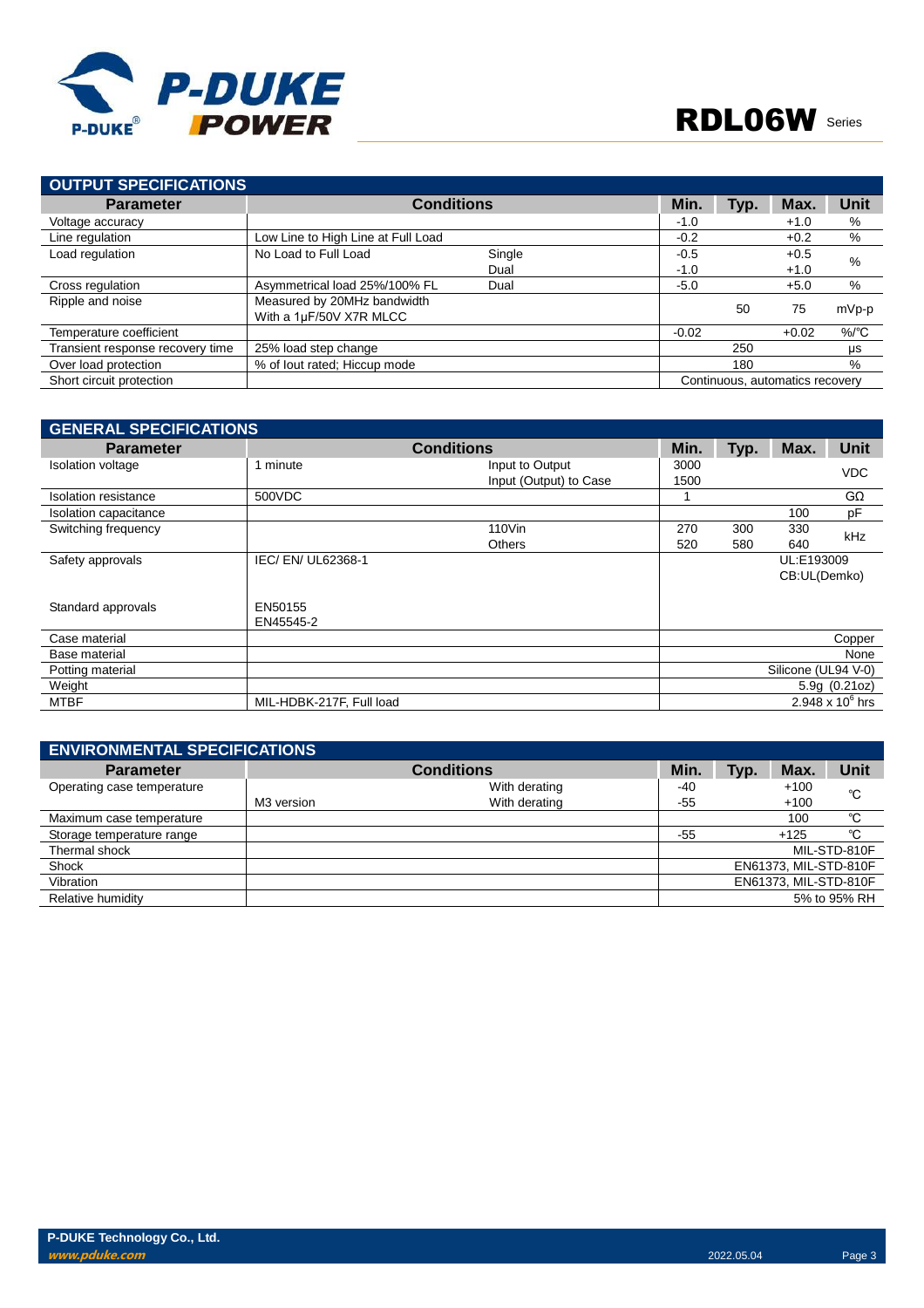



| <b>EMC SPECIFICATIONS</b>      |                              |                                                                                                                                                                         |                  |
|--------------------------------|------------------------------|-------------------------------------------------------------------------------------------------------------------------------------------------------------------------|------------------|
| <b>Parameter</b>               |                              | <b>Conditions</b>                                                                                                                                                       | Level            |
| EMI                            | EN55032, EN50121-3-2         | With external components                                                                                                                                                | Class A, Class B |
| <b>EMS</b>                     | EN55024, EN50121-3-2         |                                                                                                                                                                         |                  |
| <b>ESD</b>                     | EN61000-4-2                  | Air $\pm$ 8kV and Contact $\pm$ 6kV                                                                                                                                     | Perf. Criteria A |
| Radiated immunity              | EN61000-4-3                  | 20V/m                                                                                                                                                                   | Perf. Criteria A |
| <b>Fast transient</b>          | EN61000-4-4                  | $±$ 2kV                                                                                                                                                                 | Perf. Criteria A |
|                                | RDL06-24<br>™                | With an aluminum electrolytic capacitor<br>(Nippon chemi-con KY series, 220µF/100V)<br>and a TVS (SMDJ70A, 70V, 3000Watt peak<br>pulse power) to connect in parallel.   |                  |
|                                | RDL06-48 <sup></sup><br>- IW | With an aluminum electrolytic capacitor<br>(Nippon chemi-con KY series, 220µF/100V)<br>and a TVS (SMDJ120A, 120V, 3000Watt<br>peak pulse power) to connect in parallel. |                  |
|                                | RDL06-110                    | With an aluminum electrolytic capacitor<br>(Nippon chemi-con KXJ series, 150µF/200V)<br>and a TVS (SMB250A, 250V, 600Watt peak<br>pulse power) to connect in parallel.  |                  |
| Surge                          | EN61000-4-5                  | ±2kV                                                                                                                                                                    | Perf. Criteria A |
|                                | $RDL06-24$                   | With an aluminum electrolytic capacitor<br>(Nippon chemi-con KY series, 220µF/100V)<br>and a TVS (SMDJ70A, 70V, 3000Watt peak<br>pulse power) to connect in parallel.   |                  |
|                                | $RDL06-48$<br>- IW           | With an aluminum electrolytic capacitor<br>(Nippon chemi-con KY series, 220µF/100V)<br>and a TVS (SMDJ120A, 120V, 3000Watt<br>peak pulse power) to connect in parallel. |                  |
|                                | RDL06-110                    | With an aluminum electrolytic capacitor<br>(Nippon chemi-con KXJ series, 150µF/200V)<br>and a TVS (SMB250A, 250V, 600Watt peak<br>pulse power) to connect in parallel.  |                  |
| Conducted immunity             | EN61000-4-6                  | 10Vr.m.s                                                                                                                                                                | Perf. Criteria A |
| Power frequency magnetic field | EN61000-4-8                  | 100A/m continuous: 1000A/m 1 second                                                                                                                                     | Perf. Criteria A |

**CAUTION:** This power module is not internally fused. An input line fuse must always be used.

#### **CHARACTERISTIC CURVE**





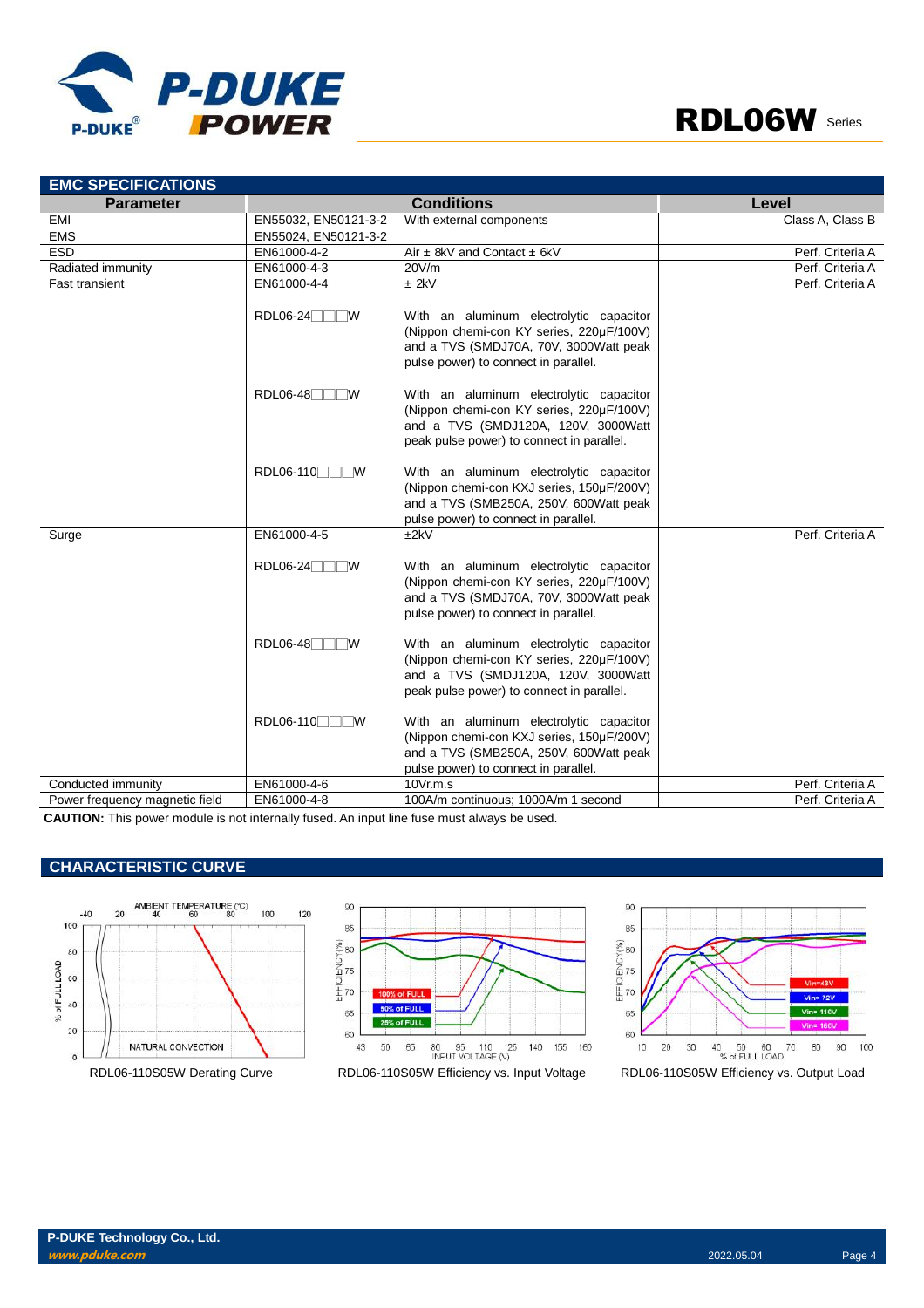

#### **FUSE CONSIDERATION**

This power module is not internally fused. An input line fuse must always be used.

This encapsulated power module can be used in a wide variety of applications, ranging from simple stand-alone operation to an integrated part of sophisticated power architecture.

To maximum flexibility, internal fusing is not included; however, to achieve maximum safety and system protection, always use an input line fuse. The input line fuse suggest as below:

| Model                 | <b>Fuse Rating</b><br>(A) | Fuse Type |
|-----------------------|---------------------------|-----------|
| <b>RDL06-24</b><br>ιw | 1.25                      | Slow-Blow |
| <b>RDL06-48</b><br>M  | 0.63                      | Slow-Blow |
| RDL06-110<br>w        | 0.315                     | Slow-Blow |

The table based on the information provided in this data sheet on inrush energy and maximum DC input current at low Vin.

#### **MECHANICAL DRAWING**



\* Case pins should not be connected to any circuit.

#### **PIN CONNECTION**

| <b>PIN</b> | <b>SINGLE</b> | <b>DUAL</b> |
|------------|---------------|-------------|
|            | -Vin          | -Vin        |
| 2          | $+V$ in       | $+V$ in     |
| 3          | Ctrl          | Ctrl        |
| 6          | $+$ Vout      | $+$ Vout    |
|            | -Vout         | Common      |
| 8          | NC.           | -Vout       |
| 9          | Case          | Case        |
| 10         | Stand off     | Stand off   |
| 11         | Stand off     | Stand off   |
| 12         | Case          | Case        |

1. All dimensions in inch [mm]

2. Tolerance :x.xx±0.02 [x.x±0.5]

x.xxx±0.01 [x.xx±0.25]

3. Pin dimension tolerance ±0.004[0.10]